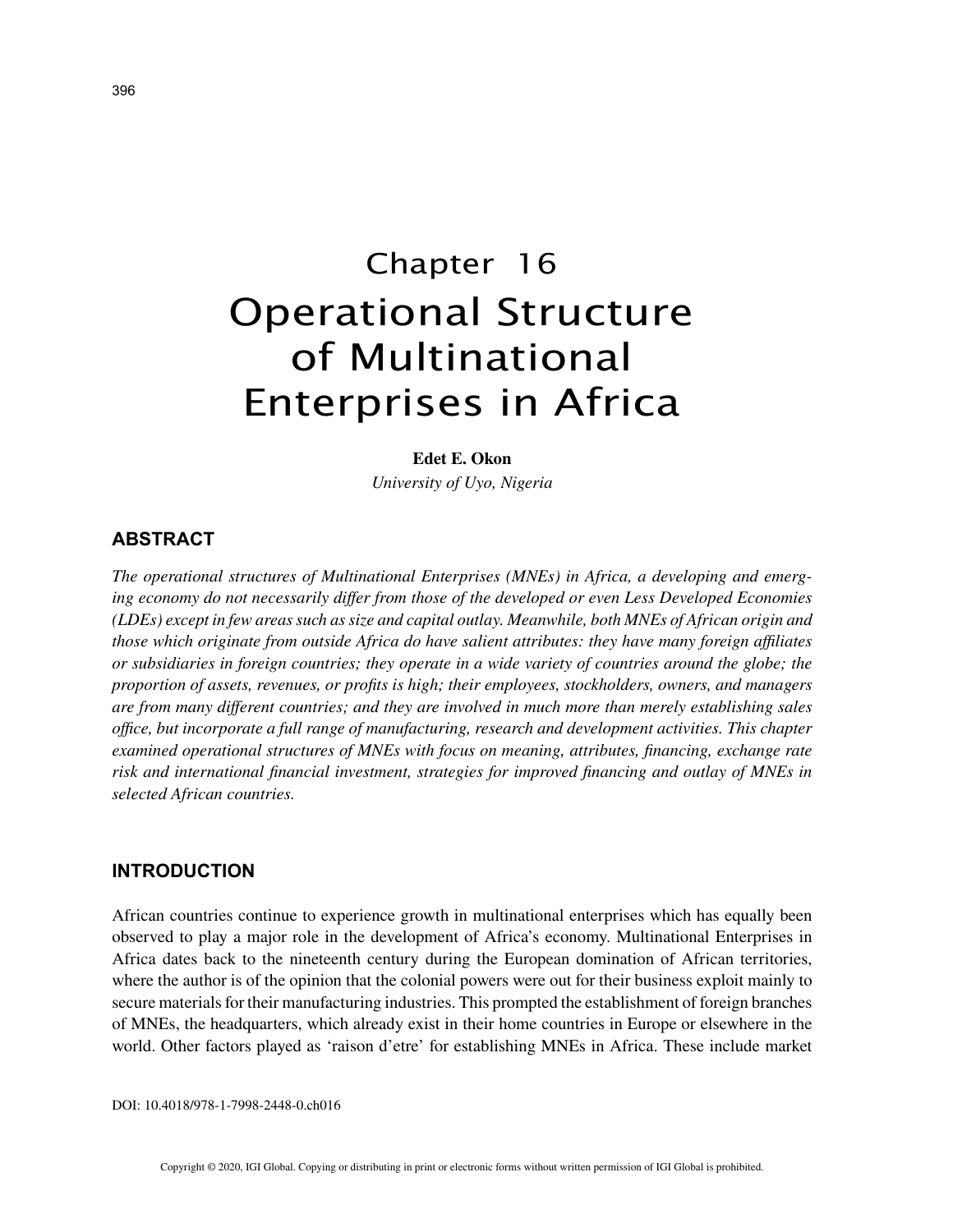expansion and technological advancement. Currently, many MNEs indigenous to Africa have sprang-up as a result of globalization with its competitiveness in businesses that are internationally-oriented. The existence of MNEs in Africa, be it of African origin or foreign-based and the spate at which MNEs is expanding in this region largely contribute to the development of Africa's economy; which, at best in global ranking is described as developing.

In order to give more attention to the growth and development of African economy, African countries have come together to form African Multinational Enterprises (AMNEs) at the level of public, private or mixed sectors. AMNEs refer basically to enterprises owned and controlled by more than one African country. The motive behind the formation of AMNEs is for analysis of economic development in Africa with an assessment of regional cooperation and industrial organization. Thus, the pattern of growth – macro and structural – of the African economy; present sub-regional arrangements; potential sources of financing are deciphered in addition to an overview of MNEs and Africa's economy; operational meaning and importance of MNEs and expansion of African economy are the major focus of this chapter.

# **BACKGROUND**

The world of business is changing and we are now witnessing the beginning of the end of old economic order which has for decades been dominated by the triad economies (US, Europe and Japan). The new economic order is a multi-polar world characterized by multiple centres of economic power and activity (Accenture, 2007). What is most important change about this new order is the remarkable rise of emerging market multinationals (EMMs) while the share and influence of multinational companies from developed countries is declining. Fan (2008) asserts that the market intelligence has become more globalized than ever and this is a major challenge to most multinational organizations around the world. It is also important to note that market development can be viewed from the perspective of multinationals from developed countries and those from emerging markets. Fan (2008) argues that emerging markets multinational firms are more aggressive and ambitious in their operations and are likely to take western multinationals by storm just as Japanese companies did in the late 1970s. These emerging market multinationals are largely from Latin America, Asia Pacific and South Africa.

Mthombeni (2006) described a Multinational enterprises (MNEs), also known as Multinational corporation/company (MNC), Transnational corporation, and by many other names as a "firm that owns or controls income-generating assets in more than one country." The author further posited that a transnational corporation would probably be achieved by linking the firm or company to the form of trade it engages in. Hence, MNE is a company that has established an international presence by engaging in foreign direct investment (FDI). This differs from general trade because FDI represents the physical extension of operations and the investment of equity funds and stock in several countries.

The degree of multi-nationality of firms, Spero and Hart (2003) highlighted as:

- 1. They have many foreign affiliates or subsidiaries in foreign countries;
- 2. They operate in a wide variety of countries around the globe;
- 3. The proportion of assets, revenues, or profits is high;
- 4. Their employees, stockholders, owners, and managers are from many different countries; and
- 5. They are involved in much more than merely establishing sales office, but incorporate a full range of manufacturing, research and development activities.